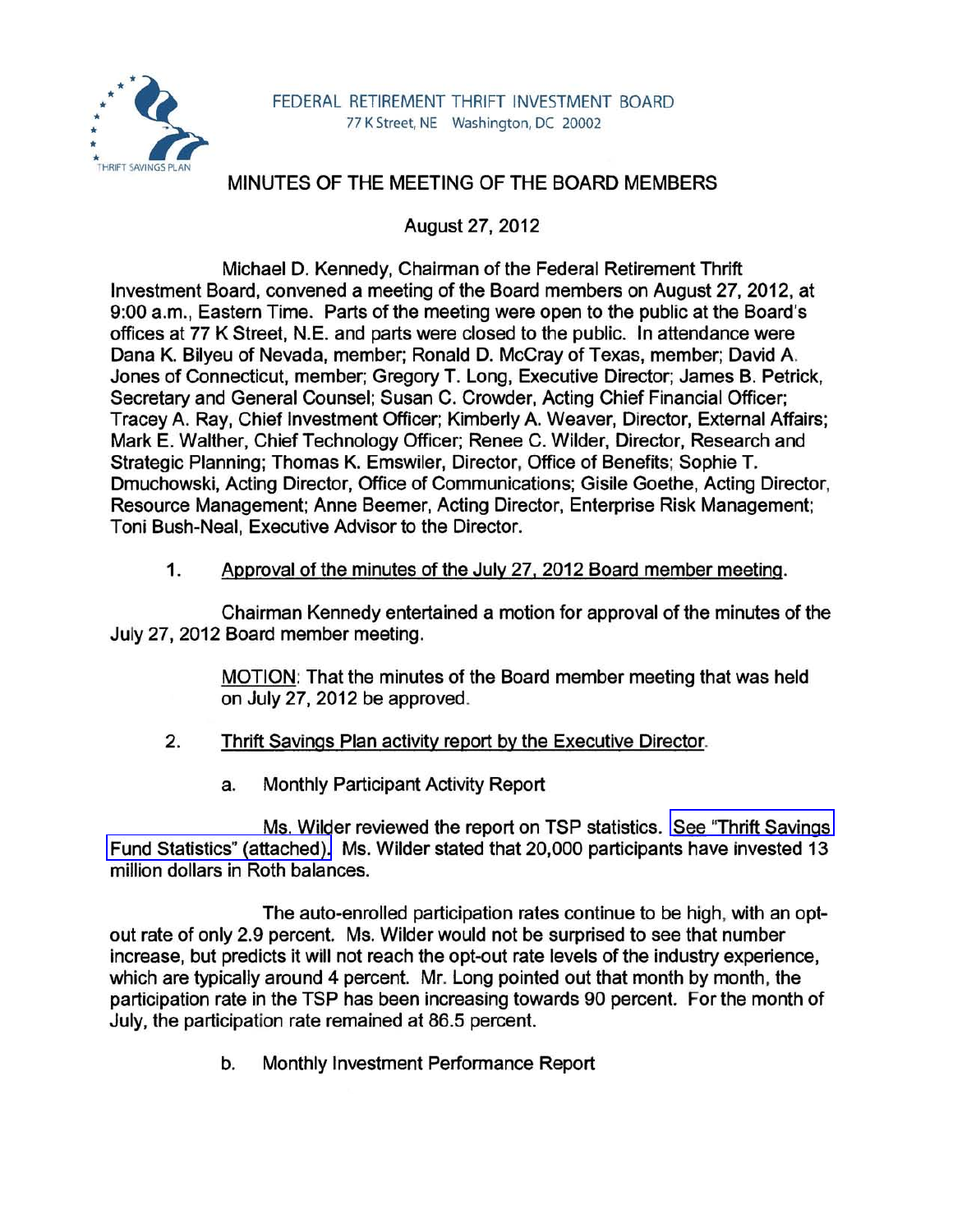[Ms. Ray reviewed the fund performance memorandum, entitled "July](http://www.frtib.gov/pdf/minutes/MM-2012Aug-Att2.pdf)  2012 Performance Review - [G, F, C, S, I, and L Funds" \(attached\).](http://www.frtib.gov/pdf/minutes/MM-2012Aug-Att2.pdf) The first page compares BlackRock Funds' performance measured against their underlying indices. The Small to Midcap Fund outperformed the index by 6 basis points for the month and 23 basis points for the year, and that outperformance is largely due to optimization. The International Fund underperformed by 58 basis points for the month, as a result of fair value pricing.

For the G Fund, the 10 year note is at 1.67 percent, and the 30 year note is 2.77 percent, up 20 basis points from the previous month. The C Fund is up 2.5 percent, after rising and decreasing Significantly throughout the month in response to news reports. The S Fund is up 3.3 percent, and the I Fund is up 4 percent.

c. Legislative Report

Ms. Weaver reported that the Office of General Counsel reviewed the phased retirement bill that had recently been signed into law, and determined that an employee who enters into phased retirement will not be considered separated for TSP purposes, and will continue to be able to contribute to the TSP, and the Office of Personnel Management agrees with that assessment. On August 1<sup>st</sup>, the House passed the IRS levy bill, which will proceed to the Senate. Ms. Weaver also reported that on July 31<sup>st</sup>, Mr. Long testified before the Oversight of Government Management Subcommittee's hearing that focused on the Privacy Act. Mr. Long told the Board members that one of the topics relevant to the testimony was to have a breach response plan in place. The Agency currently has a breach response plan in place.

d. Audit Report

Ms. Beemer explained that the Department of Labor engaged KPMG to conduct a performance audit of the TSP computer access and technical securities controls, and the scope was limited to focus on the open recommendations from prior DOL audits. Ms. Beemer then reviewed the report, "Audit of the Thrift Savings Plan Computer Access and Technical Security Controls" (attached), along with the Agency's response and status updates of the recommendations.

e. Communications Strategy Presentation

[Ms. Dmuchowski provided a presentation on the Office of](http://www.frtib.gov/pdf/minutes/MM-2012Aug-Att4.pdf)  [Communications and Education \(attached\).](http://www.frtib.gov/pdf/minutes/MM-2012Aug-Att4.pdf) Ms. Dmuchowski explained that the mission of the office is to educate and inform participants, potential participants, beneficiaries, and TSP partners, so that participants may take full advantage of the Plan's features and benefits in meeting retirement goals. She reviewed current strategies and methods of delivering information, including traditional mailings, the internet, conferences, webinars, and the phone center. Ms. Dmuchowski also reviewed future goals for the Office of Communications and Education, including the use of videos, email, mobile apps, social media, and interactive tools, including wizards.